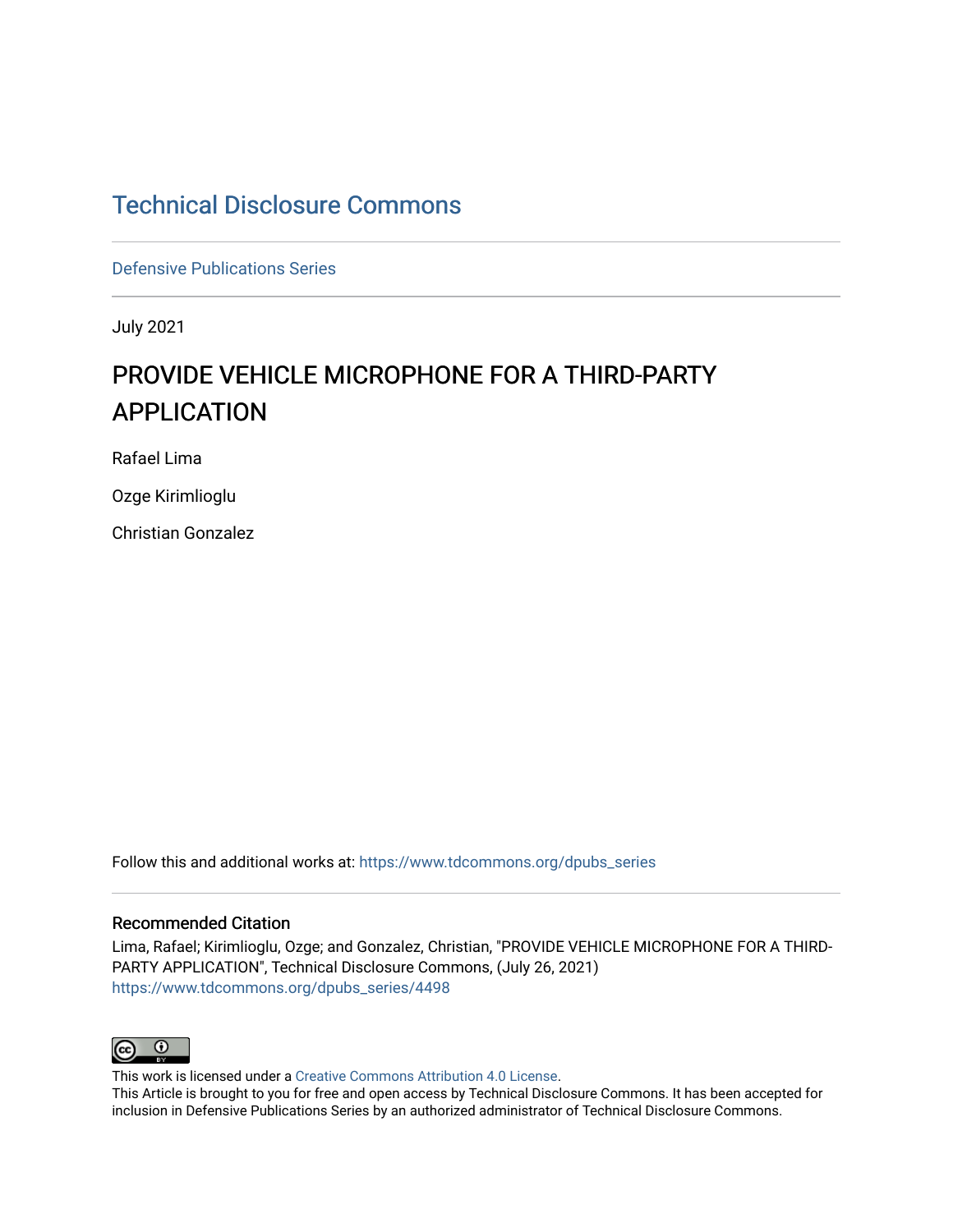# **PROVIDE VEHICLE MICROPHONE FOR A THIRD-PARTY APPLICATION ABSTRACT**

When a user is driving a vehicle (e.g., automobile, motorcycle, a bus, a recreational vehicle (RV), a semi-trailer truck, a tractor or other type of farm equipment, a train, a plane, a helicopter, etc.), a computing device (e.g., a smartphone, a tablet computer, smartglasses, a smartwatch, a portable gaming system, a laptop computer, etc.) may be located in the user's pocket, purse, etc., potentially worsening the quality of the audio data recorded by a microphone built into the computing device. To address this issue, the computing device may enable applications installed at the computing device to use microphones built into the vehicle (which potentially records higher quality audio data than microphones built into the computing device). An operating system executing at the computing device may provide a library (referred to herein as a "voice template") accessible by the applications installed at the computing device. The applications may request access to the vehicle microphones using the voice template and may receive audio data from the vehicle microphones using the voice template. As a result, applications executing at the computing device may receive higher quality audio data, which may improve the accuracy and reliability of voice input processing.

### **DESCRIPTION**

FIG. 1 below is a conceptual diagram of a system 10 including a head unit 100 of a vehicle (e.g., an automobile, a motorcycle, a bus, a recreational vehicle (RV), a semi-trailer truck, a tractor or other type of farm equipment, a train, a plane, a helicopter, etc.) and a computing device 120 (e.g., a smartphone, a tablet computer, smartglasses, a smartwatch, a portable gaming system, a laptop computer, etc.). As shown in FIG. 1, head unit 100 includes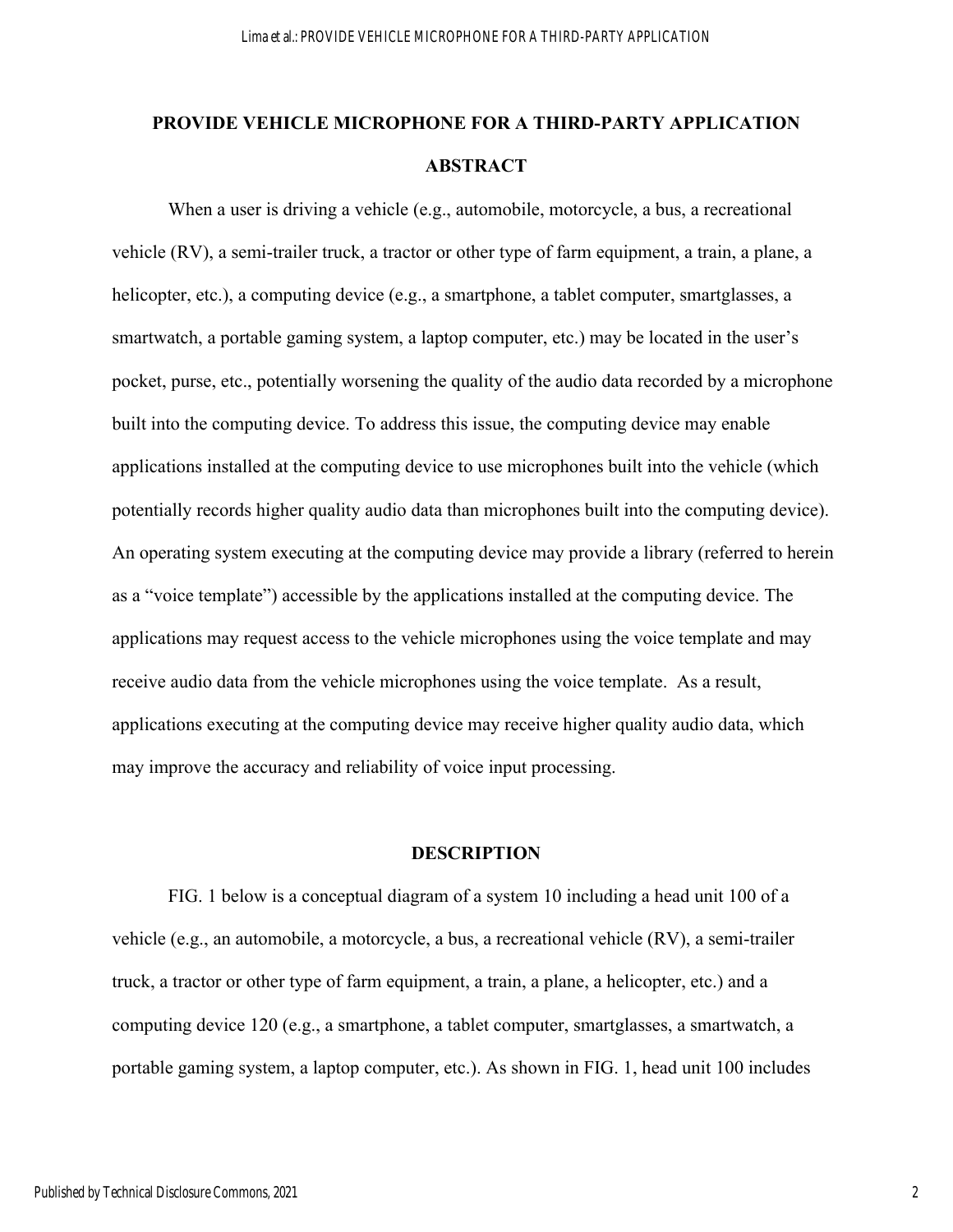one or more processors 102, a display 104, one or more communication components 106 ("COMM components 106"), one or more microphones 108, one or more speakers 110, and one or more storage devices 112. As further shown in FIG. 2, computing device 120 includes one or more processors 122, a display 124, one or more communication components 126 ("COMM components 126"), one or more microphones 128, one or more speakers 130, and one or more storage devices 132.





One or more components (e.g., processors 102, display 104, COMM components 106, microphones 108, speakers 110, storage devices 112, etc.) of head unit 100 may be substantially similar to one or more components (e.g., processors 122, display 124, COMM components 126,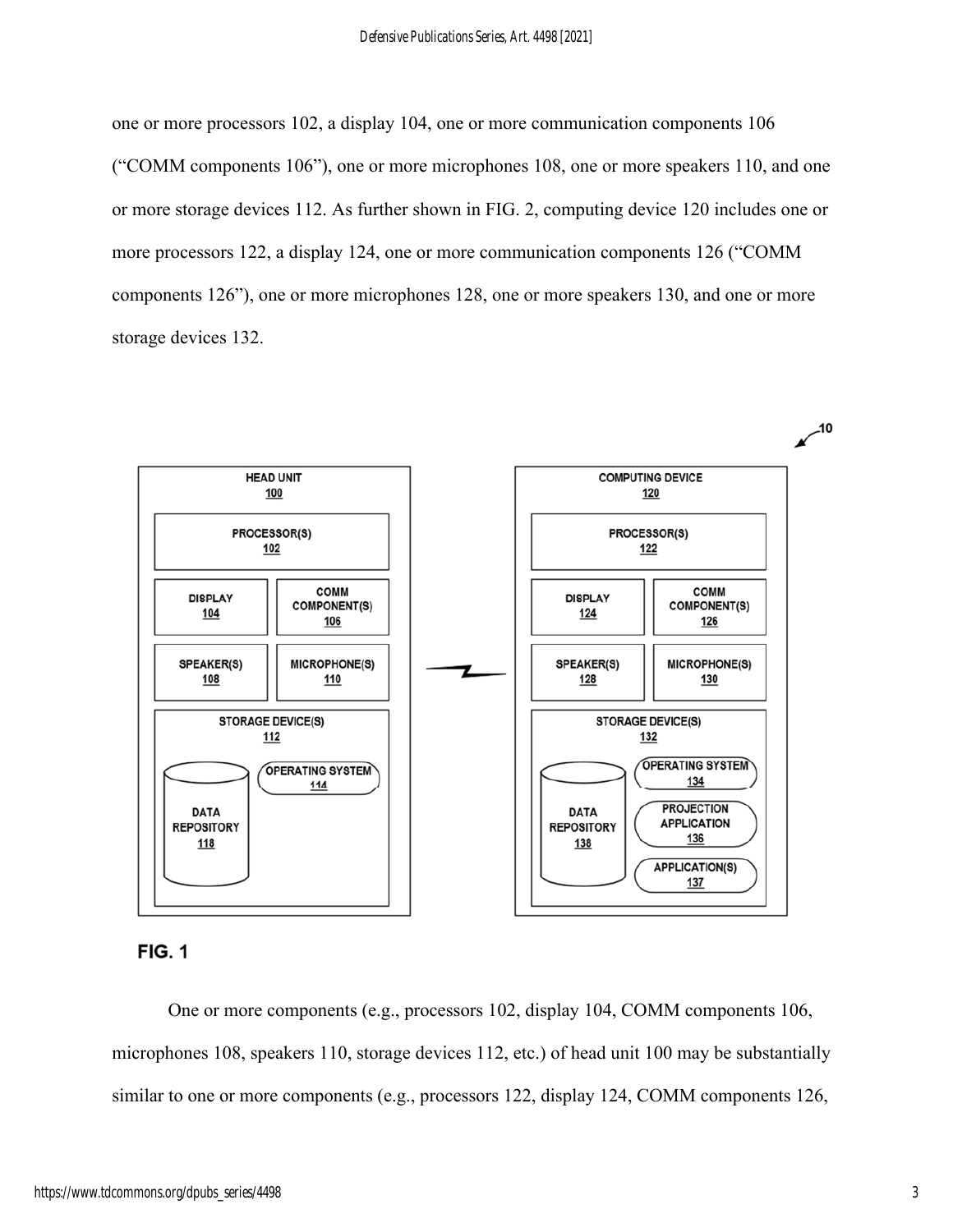#### Lima et al.: PROVIDE VEHICLE MICROPHONE FOR A THIRD-PARTY APPLICATION

microphones 128, speakers 130, storage devices 132, etc.) of second computing device 120. As such, the description of one may apply equally to the other except for any differences described here.

Head unit 100 of system 10 may operate to assist, inform, entertain, or otherwise provide for interactions with one or more occupants of a vehicle. Head unit 100 may represent an integrated head unit that provides a user interface (UI), such as a voice user interface (VUI), a graphical user interface (GUI), etc. In general, head unit 100 may control one or more vehicle systems, such as a heating, ventilation, and air conditioning (HVAC) system, a lighting system (for controlling interior and/or exterior lights), an infotainment system, a seating system (for controlling a position of a driver and/or passenger seat), etc. Head unit 100 may be configured to establish a session with a computing device to permit data exchange. In some examples, an occupant of the vehicle in which vehicle head unit 100 is located may connect computing device 120 to head unit 100 to project (or otherwise, cast or stream) a UI to head unit 100. For instance, a UI model in head unit 100 may be a thin client that supports projection of a GUI from computing device 120.

Processors 102 may implement functionality and/or execute instructions associated with head unit 100. Examples of processors 102 may include one or more of an application specific integrated circuit (ASIC), a field programmable gate array (FPGA), an application processor, a display controller, an auxiliary processor, a central processing unit (CPU), a graphics processing unit (GPU), one or more sensor hubs, and any other hardware configure to function as a processor, a processing unit, or a processing device. Processors 102 may retrieve and execute instructions stored by storage devices 112 that cause processors 102 to perform the operations described in this disclosure.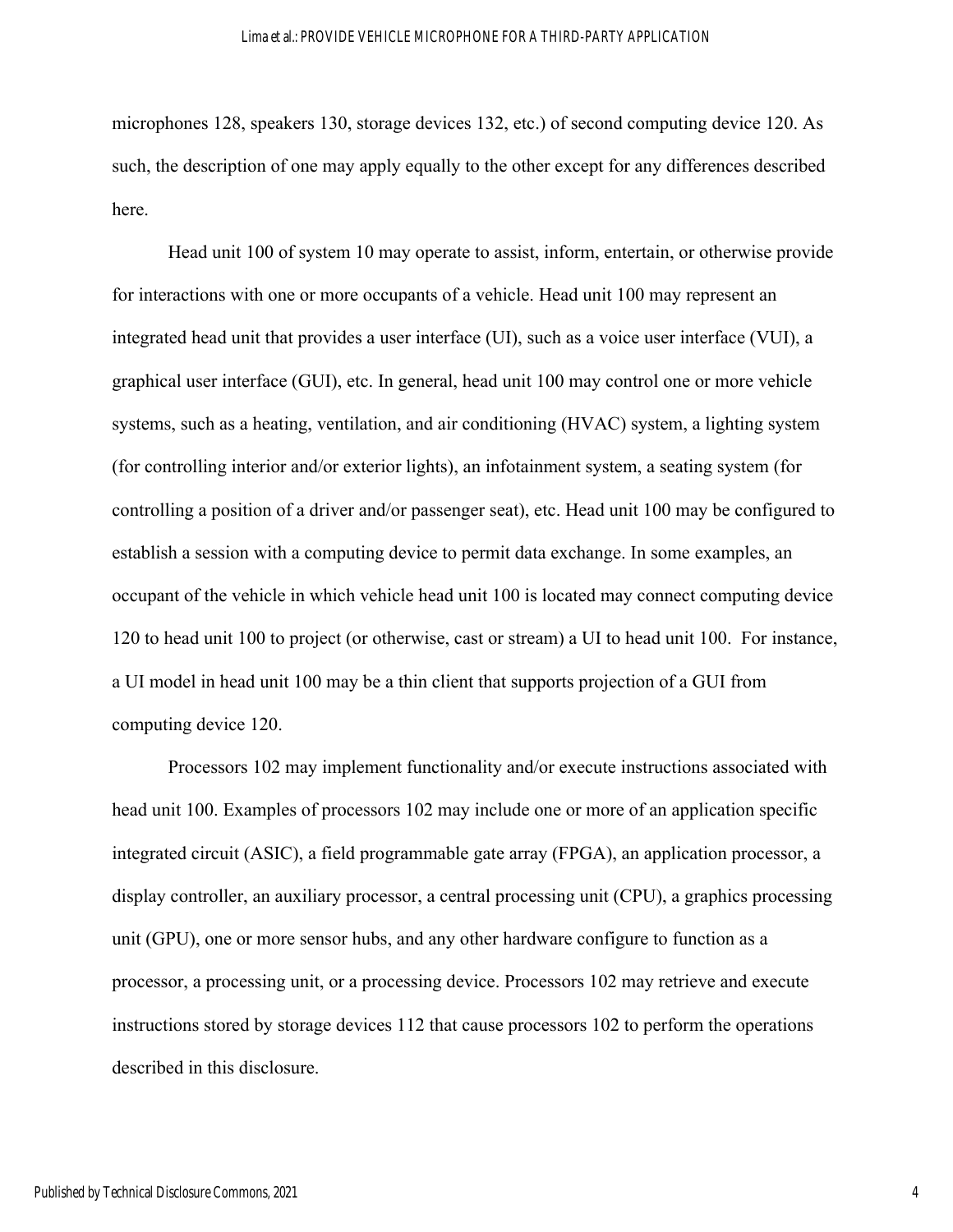Display 104 of head unit 100 may be a presence-sensitive display that functions as an input device and as an output device. For example, display 104 may function as an input device using a presence-sensitive input component, such as a resistive touchscreen, a surface acoustic wave touchscreen, a pressure-sensitive screen, an acoustic pulse recognition touchscreen, or another presence-sensitive display technology. Additionally, display 104 may function as an output (e.g., display) device using any of one or more display components, such as a liquid crystal display (LCD), dot matrix display, light emitting diode (LED) display, active-matrix organic light-emitting diode (AMOLED) display, etc.

COMM components 106 of head unit 100 may include wireless communication devices capable of transmitting and/or receiving communication signals, such as a cellular radio, a 3G radio, a 4G radio, a 5G radio, a Bluetooth® radio (or any other PAN radio), an NFC radio, or a Wi-Fi™ radio (or any other wireless local area network (WLAN) radio). COMM components 106 may be configured to send and receive information via a network (e.g., a local area network (LAN), wide area network (WAN), a global network, such as the Internet, etc.).

Storage devices 112 of head unit 100 may include one or more computer-readable storage media. For example, storage devices 112 may be configured for long-term, as well as short-term storage of information, such as instructions, data, or other information used by head unit 100. In some examples, storage devices 112 may include non-volatile storage elements. Examples of such non-volatile storage elements include magnetic hard discs, optical discs, solid state discs, etc. Examples of volatile memory devices include random-access memories (RAM), dynamic random-access memories (DRAM), static random-access memories (SRAM), etc.

As shown in FIG. 1, storage devices 112 may include an operating system 114 ("OS 114") that provides an execution environment for one or more applications, such as applications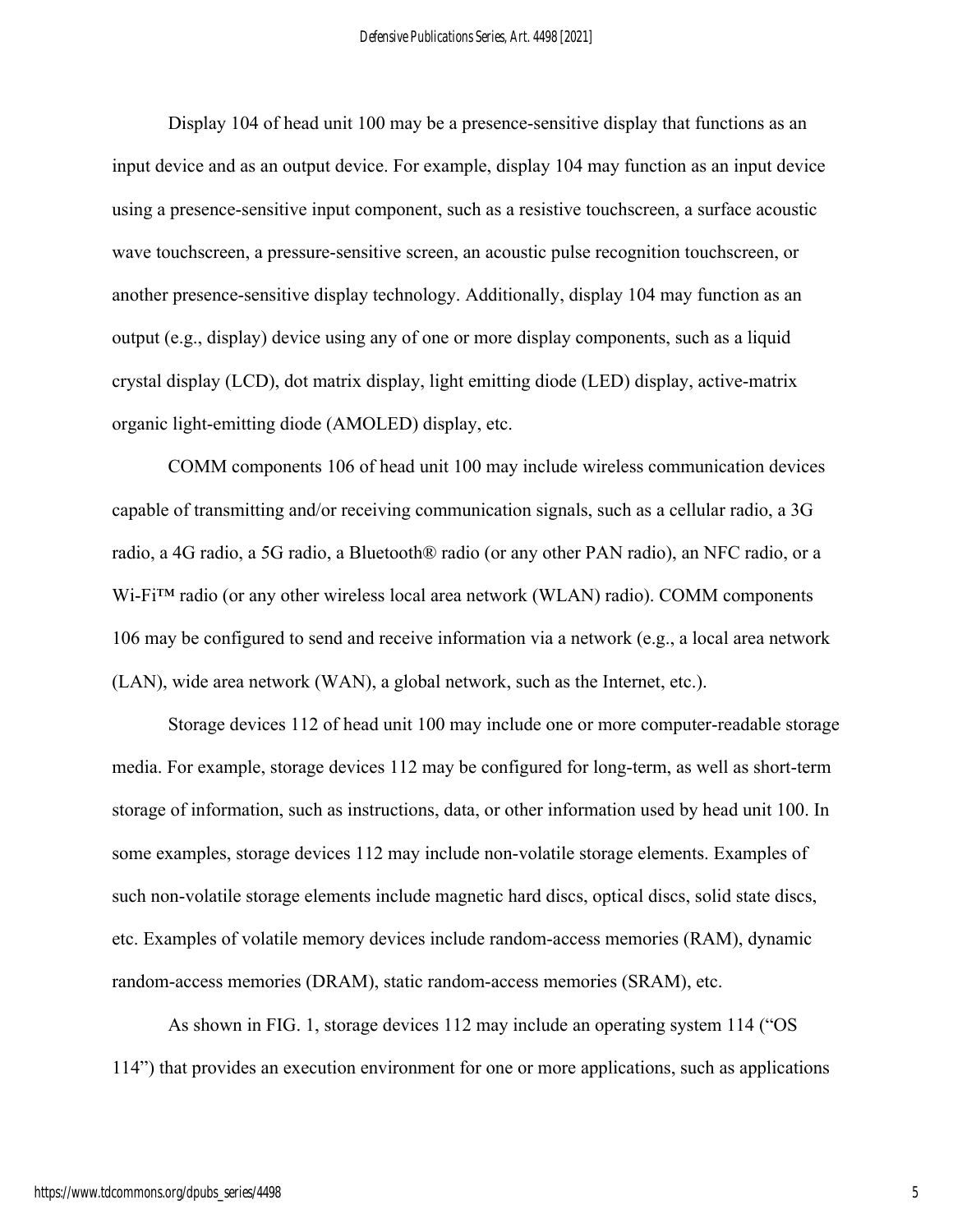137. OS 114 may represent a multi-threaded operating system or a single-threaded operating system with which a projection application 136 may interface to access hardware of head unit 100. OS 114 may include a kernel that facilitates access to the underlying hardware of head unit 100, where kernel may present a number of different interfaces (e.g., application programmer interfaces – APIs) that projection application 136 may invoke to access the underlying hardware of head unit 100.

Projection application 136 may represent an application that provides a bridge between applications 137 and facilitates projection of UIs, such as GUIs, VUIs, etc., for applications 137 to head unit 100. In some examples, projection application 136 may provide, manage, update, and/or control the UIs. For instance, projection application 136 may provide via display 104 a GUI that, for example, includes information to the user in the form of text, images, etc. Projection application 136 may generate graphical elements to, for example, satisfy driver distraction standards and accommodate a variety of car screen factors and input modalities. Actuation of graphical elements may invoke corresponding functions of applications 137.

In general, application 137 (e.g., a navigation application, a music streaming application, etc.) executing at computing device 120 may process a voice input from a user to perform a corresponding function. Application 137 may receive audio data associated with the voice input via microphone 128 (which is built into computing device 120). However, when the user is driving a vehicle (e.g., one into which head unit 100 is built), computing device 120 may be located in the user's pocket, purse, etc., potentially worsening the quality of the audio data recorded by microphone 128. Thus, it may be advantageous for application 137 to be able to receive audio data associated with the voice input via a microphone other than microphone 128.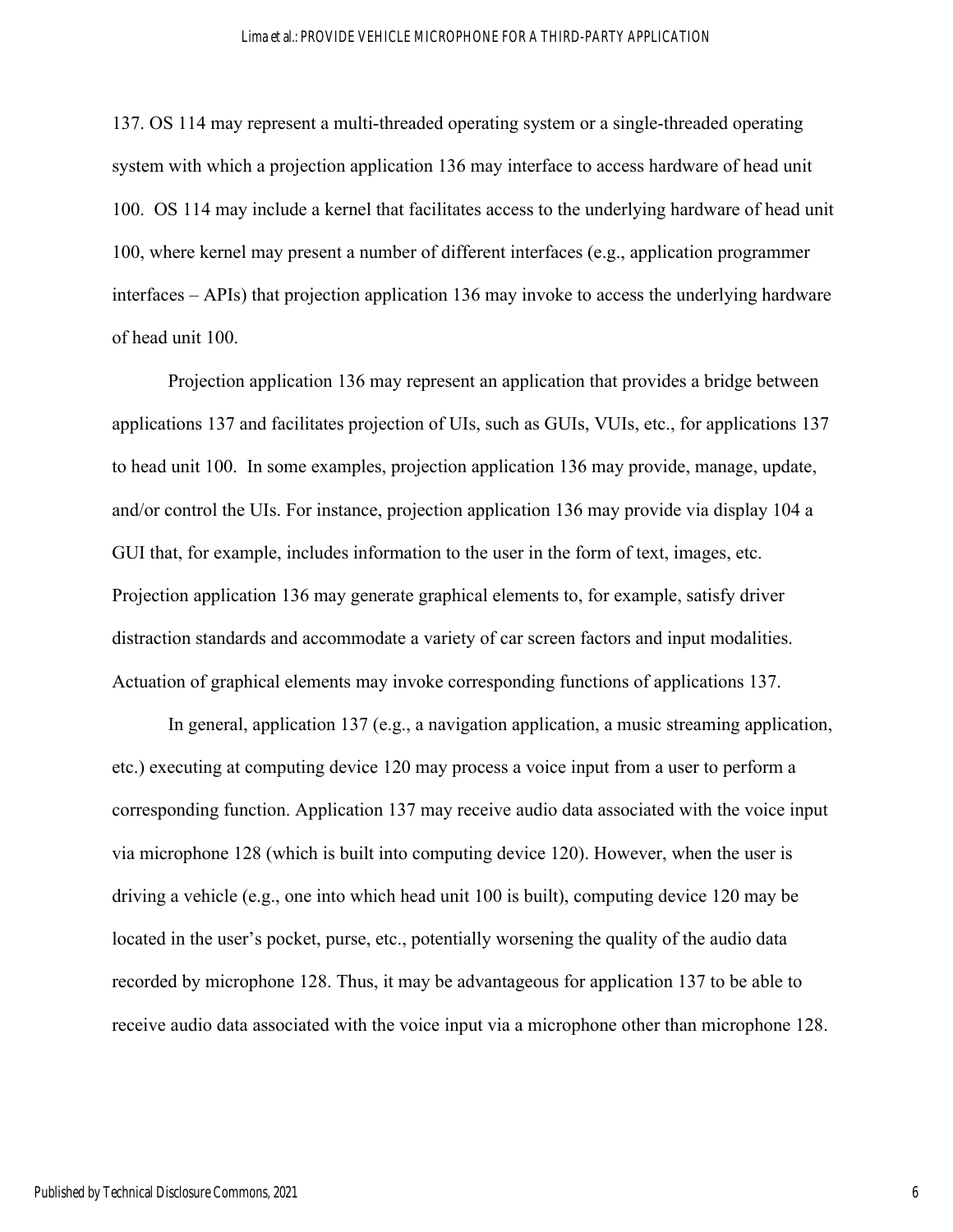In accordance with techniques of this disclosure, application 137 may request access to microphones 108 using a voice template (e.g., a library provided by an operating system of computing device 120 accessible by application 137) and may receive audio data from microphones 108 using the voice template. As a result, application 137 may receive higher quality audio data, which may improve the accuracy and reliability of voice input processing. In some examples, developers of application 137 (which may be third-party applications) may define the way the voice template manages microphones 108. For instance, application 137 may be configured to duck, stop, pause, etc., recording of audio data to improve the user experience of application 137.

As an example, application 137 may be in a speaking state during which application 137 emits, for example, an audio prompt to the user via speakers 110, speakers 130, etc. Responsive to termination of the speaking state (due to, e.g., completion of the audio prompt, occurrence of a pre-determined length of silence, etc.), application 137 may transition into a listening state during which application 137 uses a voice template to activate microphones 108.

The voice template may include a variety of features to limit access to microphones 108. As an example, the voice template may disable recording via microphones 108 during a telephone call (e.g., occurring at computing device 120, which may be a smartphone). In another example, the voice template may enable only one application to access microphones 108 at a time. In yet another example, the voice template may require that application 137 be in the foreground for application 137 to access microphones 108. In general, application 137 may be required to have permission (e.g., granted by the user of computing device 120) to record audio (e.g., using microphones 108, microphones 128, etc.). For example, to ensure that application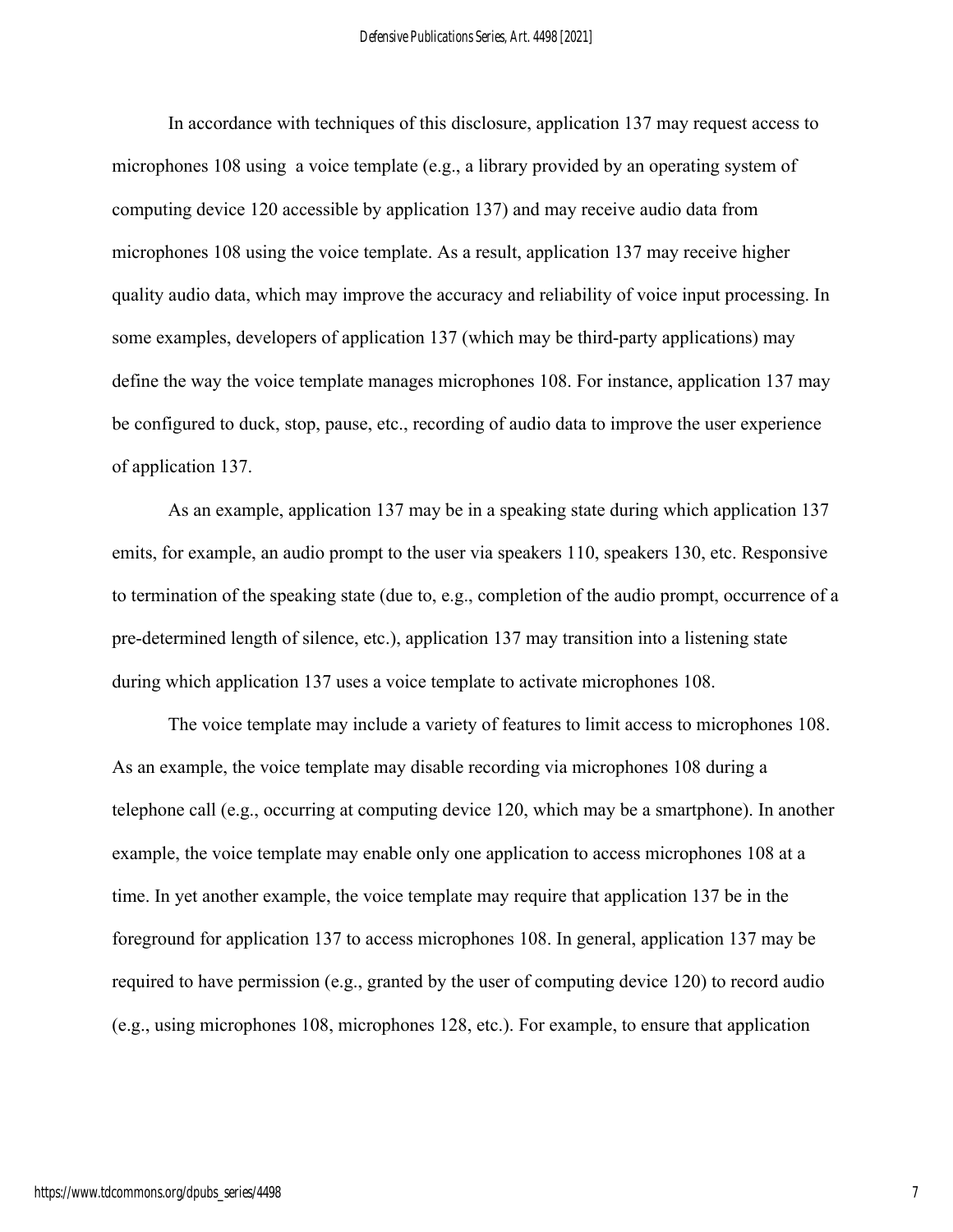#### Lima et al.: PROVIDE VEHICLE MICROPHONE FOR A THIRD-PARTY APPLICATION

137 is authorized to obtain the audio data, the voice template may check whether application 137 possesses permission from the user of computing device to access microphones 108.

Responsive to verifying that application 137 possesses the required permission, the voice template may, via projection application 136, interface with OS 114 to cause microphones 108 to record audio data (e.g., voice commands) from the user. OS 114 may then store the audio data in data repository 118. While application 137 is in a listening state, projection application 136 may change the visual appearance of a GUI of the voice template to indicate to the user that microphones 108 are active and thus recording audio data.

During the listening session or in response to initiating the listening session, OS 114 may send a callback containing the audio data (stored in data repository 118) to computing device 120 via a binder (e.g., a cross-process communication mechanism). As an example, the callback may use a file descriptor representing an open file, an open socket, or another source or sink of bytes to create an input stream for the bytes. In some instances, head unit 100 may stream the bytes to computing device 120 (that computing device 120 stores in a data repository 138) for application 137 to process in substantially real-time.

In some examples, application 137 may retrieve a uniform resource identifier (URI) (e.g., a unique sequence of characters that identifies a logical or physical resource) corresponding to the audio data from head unit 100. For example, head unit 100 may send the URI in a callback to application 137, and application 137 may in turn provide the URI to head unit 100 to request access to the corresponding audio data. Responsive to OS 114 locating the corresponding audio data in data repository 118, projection application 136 may initiate creation of the input stream to send the corresponding audio data to computing device 120.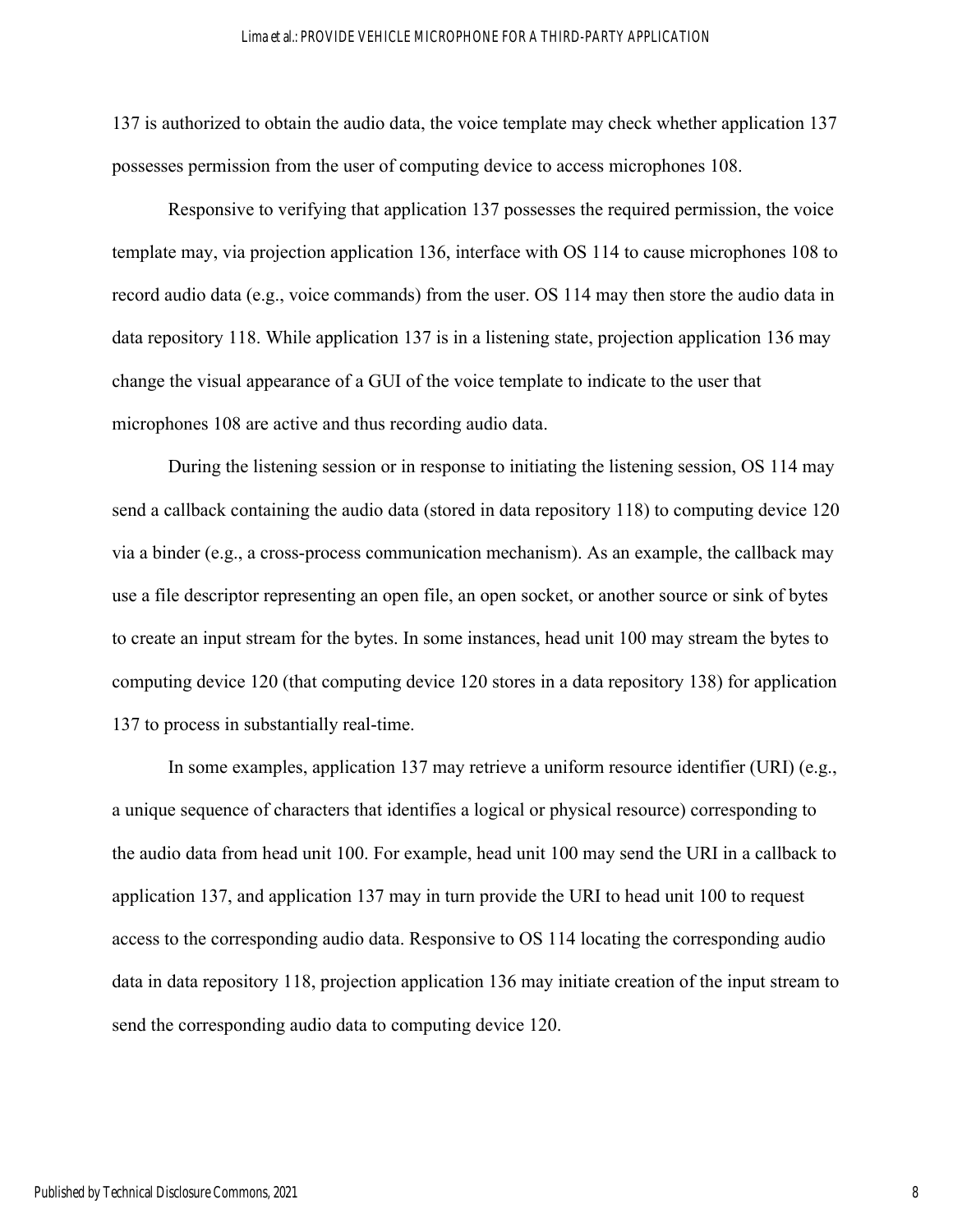Application 137 may terminate the listening state (due to, e.g., completion of the audio command, occurrence of a pre-determined length of silence, etc.). Because application 137 is no longer in the listening state, head unit 100 may deactivate microphones 108 such that microphones 108 are no longer recording audio data. Additionally, head unit 100 may close the input stream to computing device 120 for application 137 to stop the sending of audio data to computing device 120. Application 137 may then transition to a thinking state during which application 137 converts, via operating system 134, the bytes into audio data.

One or more advantages of the techniques described in this disclosure include enabling applications, such as third-party applications, executing at a computing device to access microphones built into a vehicle, which may record higher quality audio data than microphones built into the computing device. In this way, the techniques may improve the accuracy and reliability of voice input processing. Further, the voice template may include a variety of features to protect user privacy, such as disabling recording via microphones built into the vehicle during a telephone call to limit access to the microphones.

It is noted that the techniques of this disclosure may be combined with any other suitable technique or combination of techniques. As one example, the techniques of this disclosure may be combined with the techniques described in U.S. Patent Application Publication No. 2017/0228311A1. In another example, the techniques of this disclosure may be combined with the techniques described in "Automotive Audio," Google Android. In yet another example, the techniques of this disclosure may be combined with the techniques described in "Getting Microphone Audio," Smart Device Link. In yet another example, the techniques of this disclosure may be combined with the techniques described in "AudioRecord," Google Android. In yet another example, the techniques of this disclosure may be combined with the techniques

9